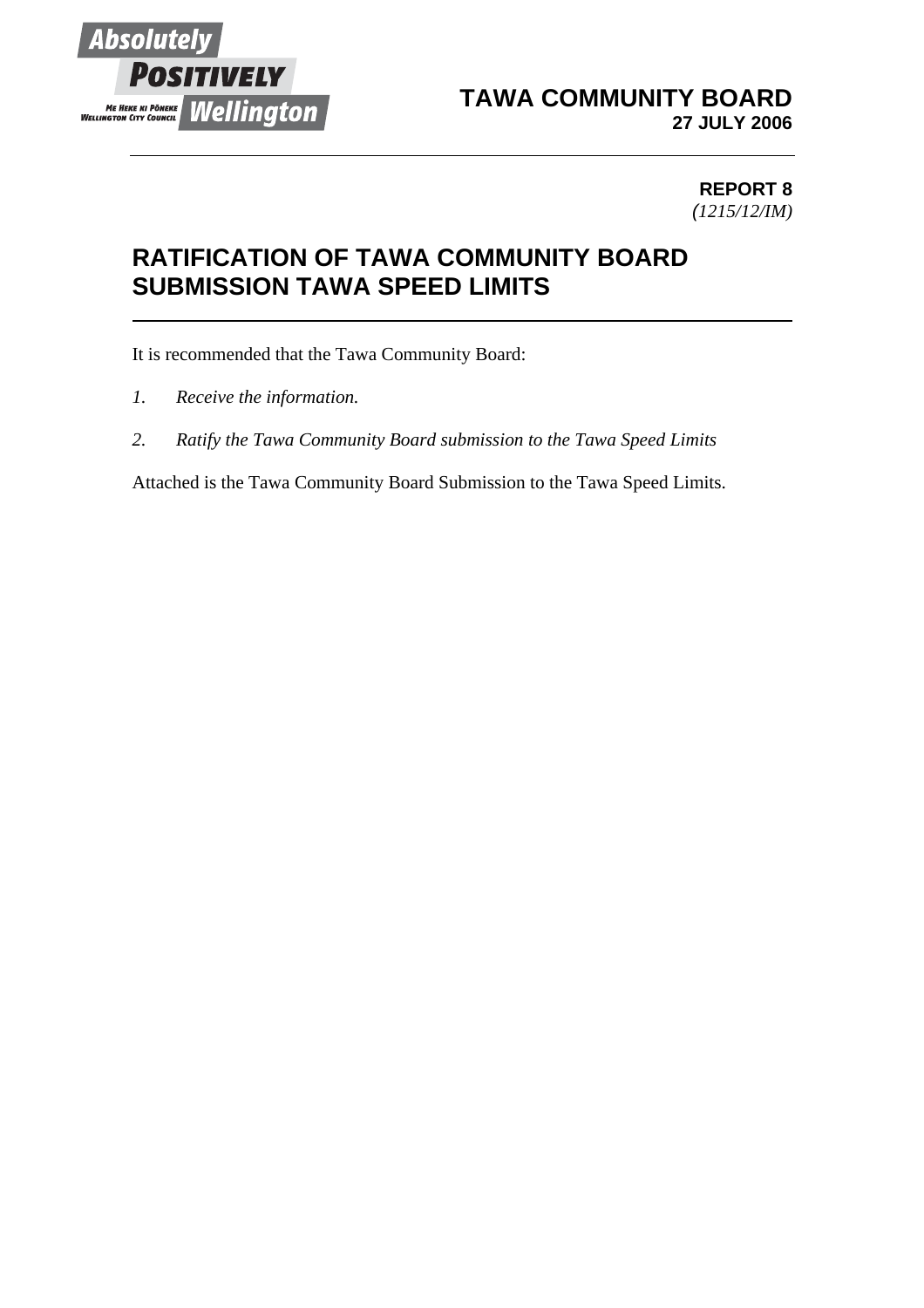## **Submission – Tawa Speed Limit Reduction**

The Tawa Community Board does not support the proposal to lower the Legal Speed Limit (50km/h) within Tawa.

We believe that a blanket reduction of the speed limit to 40km/h will not deter those drivers inclined to ignore the limit, but will merely frustrate the majority of drivers which may result in some drivers taking unnecessary risks in their driving, potentially resulting in an increase in accidents.

We believe that there may be justification to reduce the speed limit to 40km/h around schools between 8-9am and from 2.30 – 3.30pm Monday to Friday, in particular in the vicinity of St Francis Xavier and around Tawa College and Intermediate, however we note that the usual speed of traffic through these areas of Tawa during these hours seldom breaches 40- 50km/h.

We have seen a great deal of improvement in driver behaviour since the engineering changes have been implemented and this has resulted in the accident rate in the Tawa area remaining static which goes against the trend across the city of a general increase in accidents. We acknowledge that there was a good deal of opposition to the engineering changes, however as residents and road users have become accustomed to the alterations we have noticed a general improvement in driver behaviour and an overall awareness in the speeds in which motorists are travelling.

We believe that a more appropriate response to speeding within our community would be to instigate **zero tolerance** (or as near to as is legally permitted) to exceeding the speed limit within the community of Tawa. The emphasis must be placed on advising ALL motorists that "should you be caught travelling over 50km/h in Tawa you will receive a warning or be ticketed".

We recommend Wellington City Council consider:

- Installing signs at both the Northern and Southern ends of Tawa, advising motorist of zero tolerance.
- Encourage the local Police to enforce the speed limit of 50 km/h within the suburb.
- Installing additional speed checking devises in Tawa in particular Oriel Avenue and Woodman Drive.
- In conjunction with the local Police run a three month campaign to introduce a zero tolerance policy, ensuring all residents are aware of the policy including:
	- o Employment of a staff member to report road safety breaches within the area or empower a volunteer group within the community to report to the Policy road safety breaches.
	- o Reporting to the community the numbers of speeding infringements and consider the naming and shaming of multiple offenders.

It is our opinion that the rationale of the proposal has been lost since it was originally floated. It is our understanding that the reason for the proposed reduction of the speed limit to 40km/h was to bring vehicles back to the speed limit of 50km/h making the roads in Tawa safer. The majority of submitters and what we believe the majority of